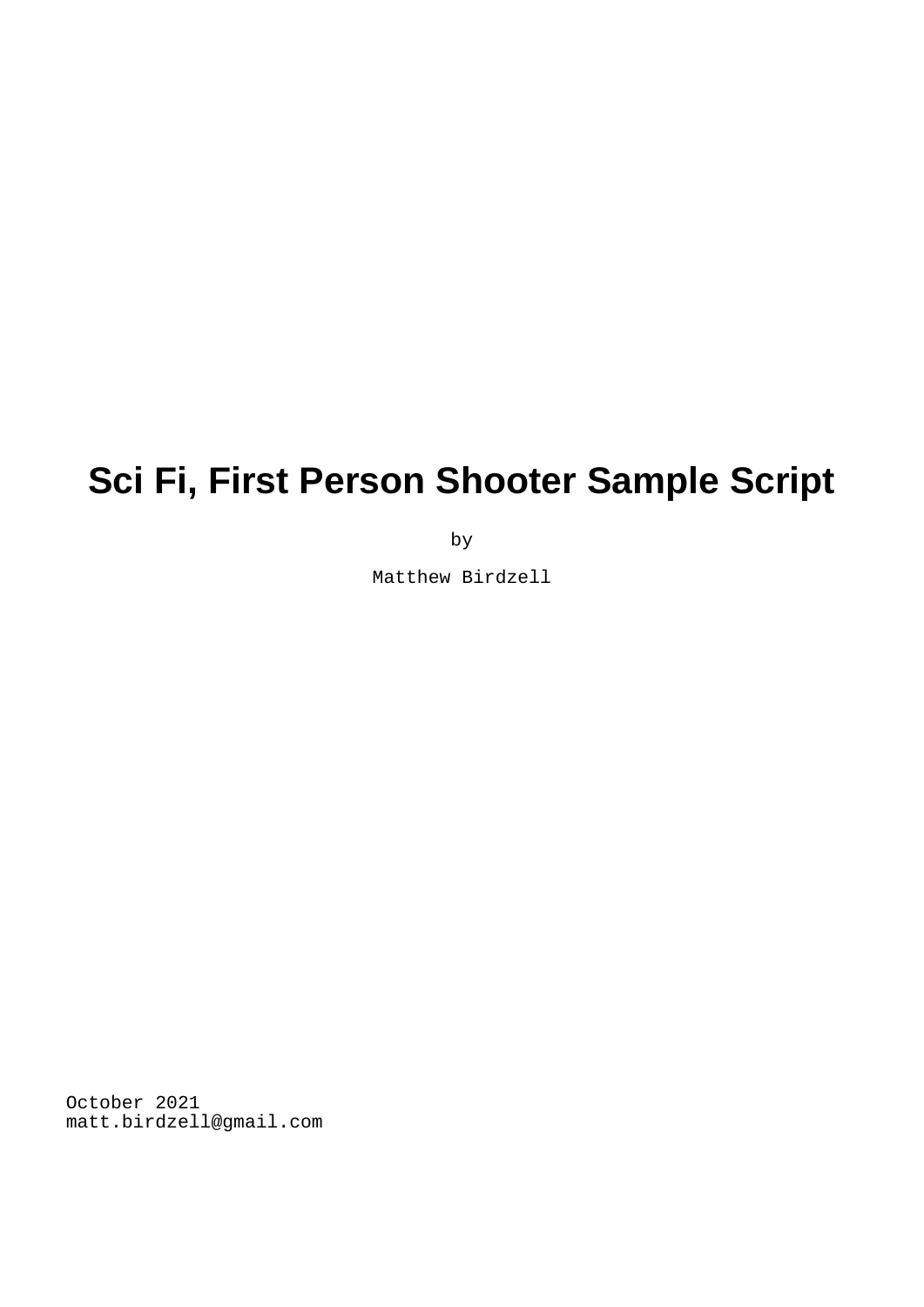Summary: This occurs in the first half of the game. Its a human colony world co-habited by friendly aliens, with a few enemy groups vying for control of remaining contested areas. A specialised character is sent on a mission to aid a squad taking control of one area - the edge of an industrial complex in a city.

Note

Movie-like cinematic. Player-character is Andreas Muarhana, who is the main character.

Confident, corny, and top tier, ANDREAS MUARHANA has walked the past day between a major metropolis on the planet and this industriral area. His legs are tired, but he's more than used to it. LIEUTENANT MARIA STANDON speaks coldly, is rigid, but takes suggestions and accepts help.

He carries a semi-automatic rifle with a holographic sight. Andreas acquired it after weeding out a particularly sneaky human enemy weeks back. It's magnetically attached to his back. He is above average in height; it pokes out past his shoulder.

EXT. STORAGE FACILITY. EARLY EVENING.

Gameplay before the cinematic.

Summary: Player-character has an walkable area to see the industrial complex, gather ammo, health packs, upgrades, or exchange his secondary weapon; he usually keeps his handy rifle.

Note

Andreas approaches a squad's Lieutenant, who has her back to him next to two armored soldiers. The Lieutenant - a well-built woman - turns at his footsteps. He flicks a rapid salute at her.

> ANDREAS Good day, ma'am. Have a thorn in your side from alien soldiers it seems.

The Lieutenant returns the salute. She matches him in height with a wide face and beady green eyes.

> LT. MARIA STANDON Welcome, Staff Sergeant. Yes - an annoying remnant of the last four days from the surrounding area. Glad to have a set of expert hands. I'm Standon, Maria Standon.

She gestures to the facility, walking him toward an armored vehicle's side for cover. Little trails of smoke spiral out of the front of it. Andreas glances first at the truck, then at the building in front of them.

> ANDREAS Still standing. After a shootout? Impressive.

She looks at him with raised eyebrows.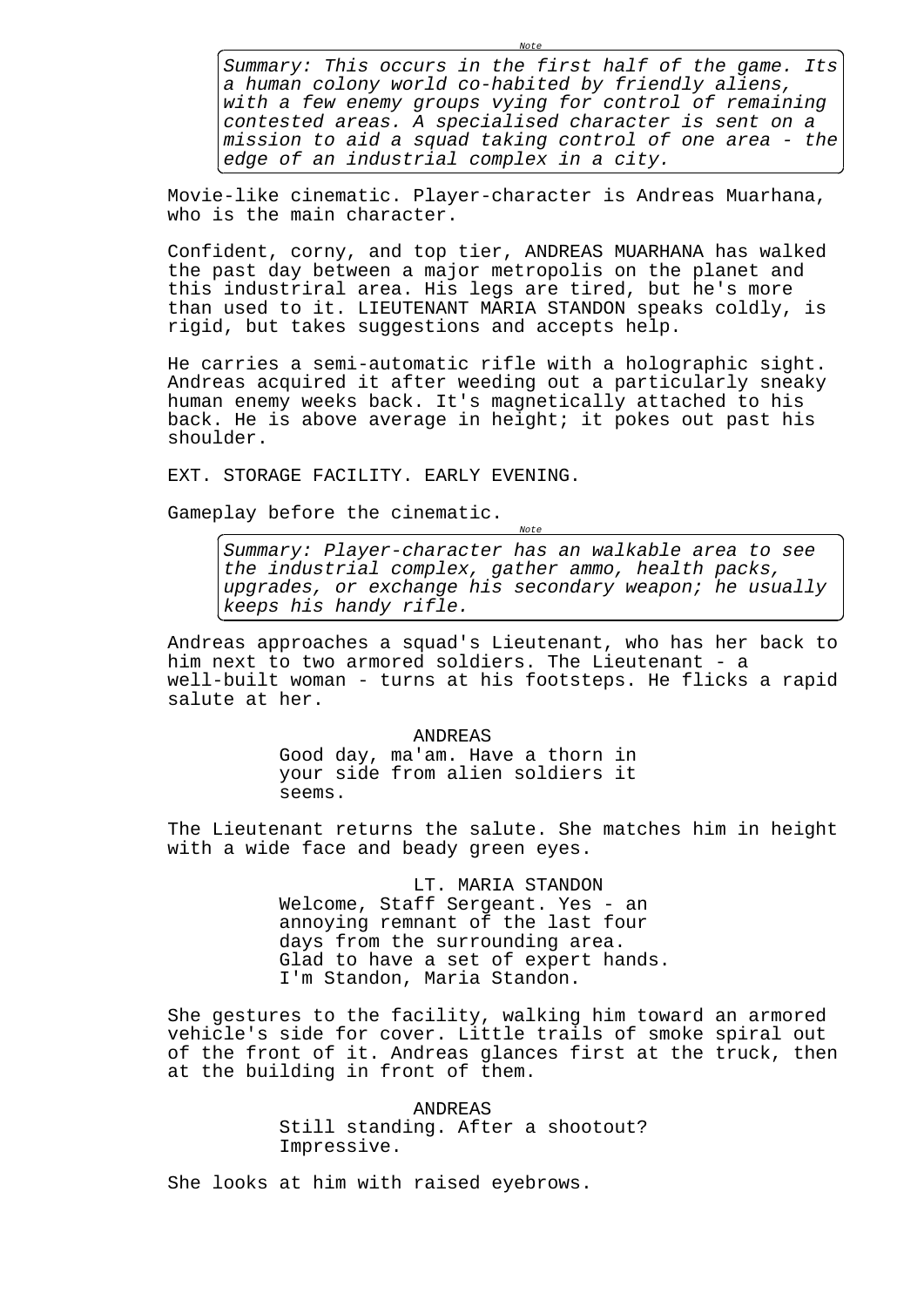LT. MARIA STANDON Actually impressed an off-earth colony can fight?

Andreas is taken aback.

## ANDREAS

Uh, no ma'am. Just surprised the warehouse isn't a pile of steel. My guess is that it's meant to be used again.

LT. MARIA STANDON That is the idea for the short term, after this alien... or aliens'... time has expired.

She gestures at four soldiers crouching behind a concrete barrier to his left. One is a friendly alien with its own other-worldly equipment. The human soldiers aim long barreled assault rifles into the open facility's front entrance.

> LT. MARIA STANDON Stevenson, Elh 'O' Brionn. Give the Staff here covering fire. And yes, I'll throw in a round of bourbon for later.

They grin, knocking fists. Andreas shakes his head before grabbing his rifle from his back.

> ANDREAS Thank you, ma'am, but keep everyone out here to enjoy their drinks.

> > LT. MARIA STANDON

You sure?

He is sure enough to flick his rifle's safety off with enthusiasm. Andreas smiles.

> ANDREAS Sure enough to give you a better drink recommendation. Can the alien even drink your stuff?

Lieutenant Standon grudgingly lets him go, ignoring his question.

> LT. MARIA STANDON Do your thing.

Andreas moves from concrete barricade to barricade, then to cover next to the entrance. His rifle is tucked into his shoulder. Hardly any dust is on the sliding titanium doors.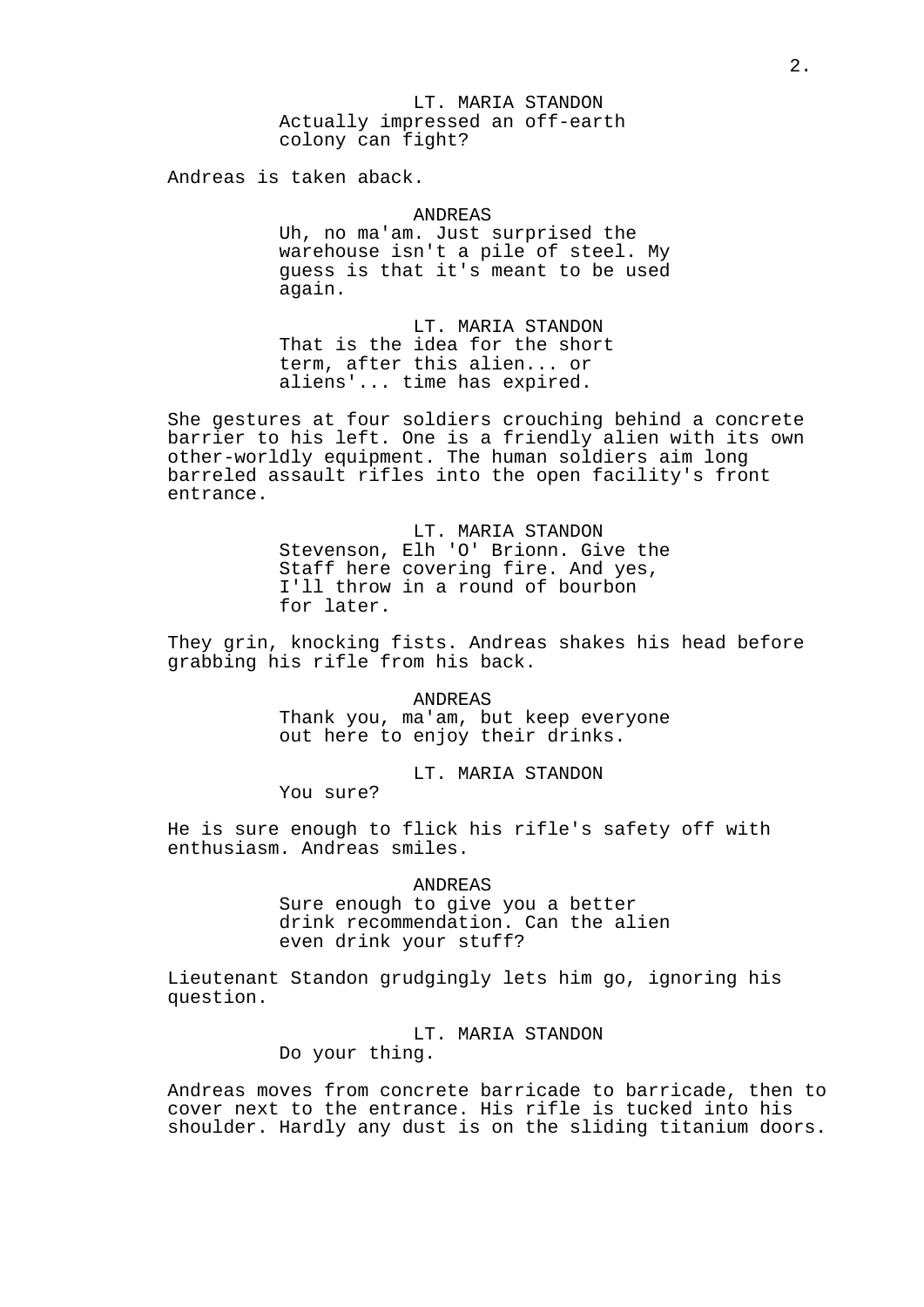INT. ASSEMBLY FACILITY. TALL FRONT ENTRANCE.

He enters. Rifle raised, Andreas scans in front of him. Several steel supports still hold up the place, wide enough to conceal most of his frame. No bomb holes, but divots and black streaks.

He steps to a row of machines with conveyor belts between them, all along the length of the building. Then-

Ping!

Multiple bullets fire from above him. Sparks fly so close that they bounce off his helmet. He pulls his head down and moves up. Then fires four shots. His target keeps firing as it moves.

He fires twice more. After a few seconds, nothing. He moves to the opposite side of the first floor, in front of rows of storage compartments. Bullet holes poke them as awell as the permacrete floor. Andreas sprints for the farthest compartments, then moves just out of cover.

There! He fires several times. A figure sprints away, jumping between walkways and supports.

#### ANDREAS

## [shouts] Jumping more than a tick!

He fires a few more times, then plugs in a fresh magazine. More shots rain down. He pops a smoke grenade and tosses it, hoping it lands high enough.

A thick exhale from his nose comes before he crunches out a frown.

## ANDREAS Well, time for hide and seek.

Out of the corner of his eye he spots a small machine with barrels mounted on its top. He squints curiously but be lets loose on it. It opens fire at the same time. Smoke reaches its line of sight. Poking out of cover, he sees the alien soldier behind a machine up there. Three shots from it ping off a tall metal structure. He waits, takes breath to steady his aim...

... and fires.

A blood spray comes from its neck. He lowers his rifle smiling.

Easy peasy. Satisfied, Andreas walks into the middle of the floor toward the open front. A sideways flick of his head signals the squad outside.

The Lieutenant raises one brow and nods, grinning.